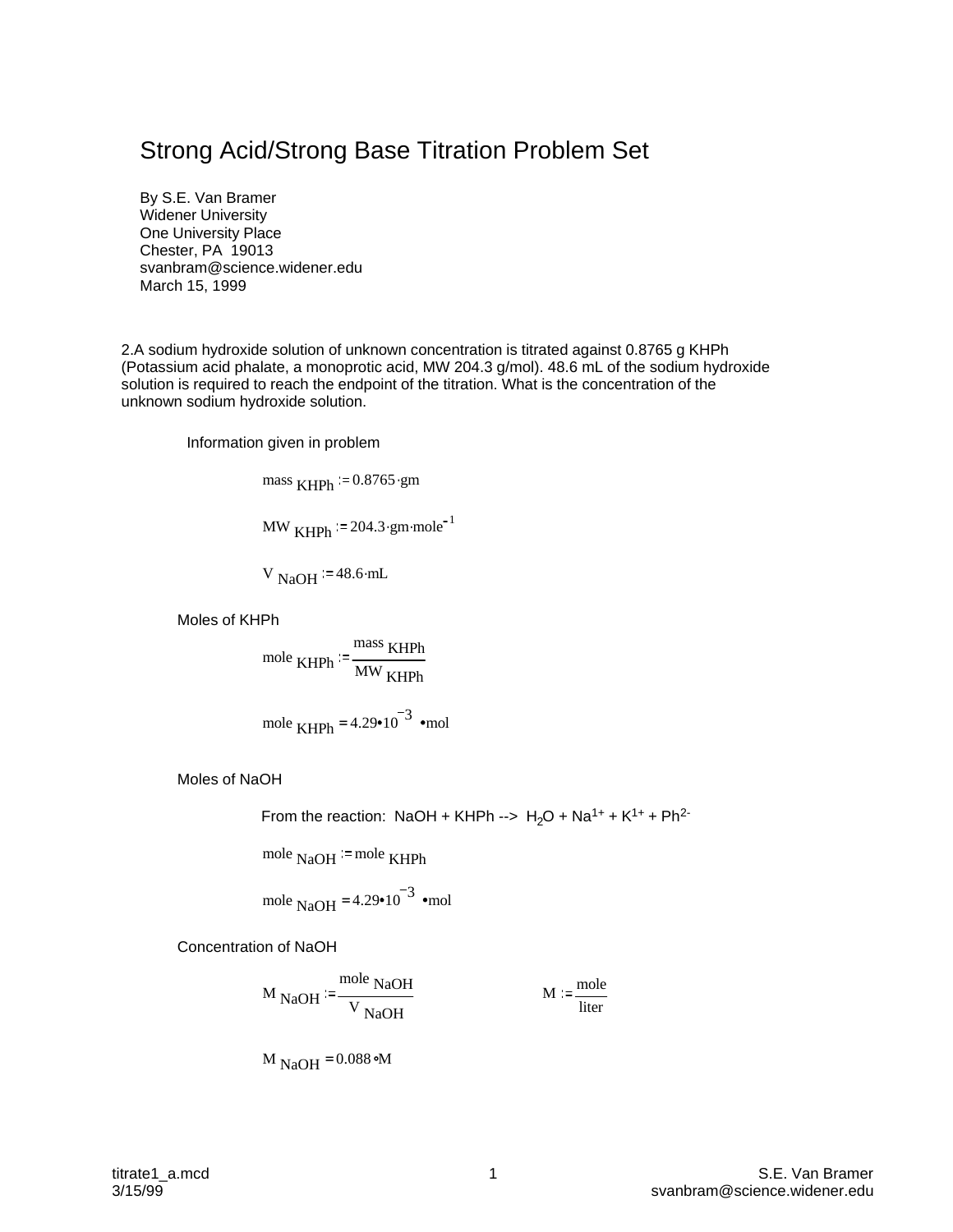3.This sodium hydroxide solution is then used to titrate an unknown nitric acid sample. 25.0 mL of the nitric acid solution is titrated. 32.8 mL of the sodium hydroxide solution is required to reach the endpoint. What is the concentration of the nitric acid solution?

Information Given:

 $V_{HNO3}$  = 25.0 mL

V  $_{\text{NaOH}}$  = 32.8 $\cdot$ mL

Calculate moles of NaOH used:

M<sub>NaOH</sub> = 0.088 M  
Molarity found in previous question  
mole<sub>NaOH</sub> := M<sub>NaOH</sub> V<sub>NaOH</sub>  
mole<sub>NaOH</sub> = 2.895•10<sup>-3</sup> 
$$
\cdot
$$
mol

Calculate moles of HNO3 used

From the balanced equation: Overall equation: NaOH +  $HNO<sub>3</sub>$  -->  $H<sub>2</sub>O$  + NaNO<sub>3</sub> Stepwise: NaOH  $\rightarrow$  Na<sup>1+</sup> + OH<sup>1-</sup>  $HNO<sub>3</sub> + H<sub>2</sub>O \rightarrow H<sub>3</sub>O<sup>1+</sup> + NO<sub>3</sub><sup>1-</sup>$  Net:  $H_3O^{1+} + OH^{1-} \rightarrow 2 H_2O$ 

mole  $HNO3$ <sup>= mole</sup> NaOH

mole 
$$
\text{HNO3} = 2.895 \cdot 10^{-3}
$$
 \nmd

Concentration of HNO3

$$
M_{HNO3} := \frac{\text{mole HNO3}}{V_{HNO3}}
$$

$$
M_{\text{HNO3}} = 0.116 \text{ }\text{M}
$$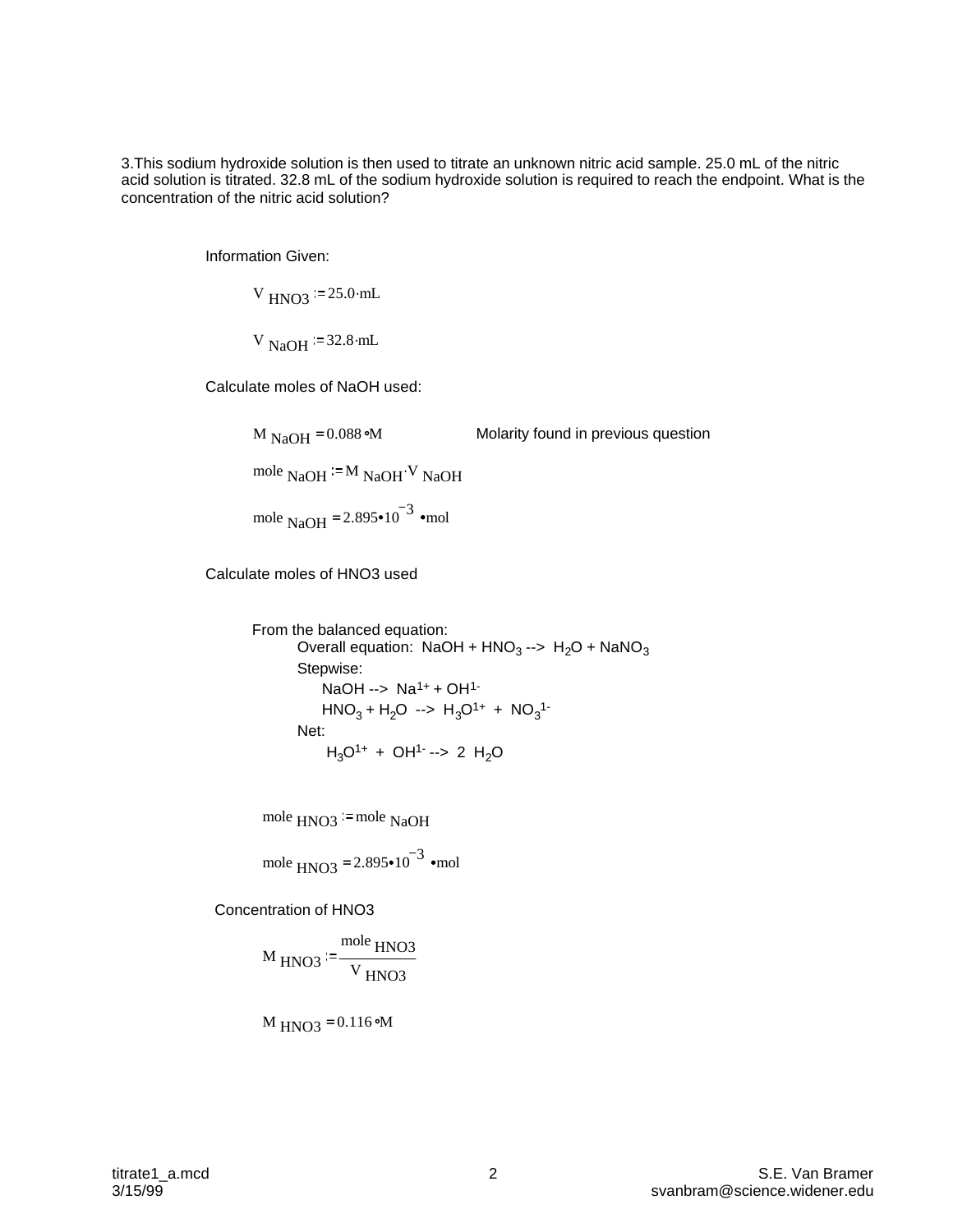4.Calculate the pH at the following points in the titration of the unknown nitric acid sample. a.0 mL of sodium hydroxide solution added.

M H3O M HNO3 M H3O <sup>=</sup> 0.116 M pH(X) log X M 1 . pH M H3O <sup>=</sup> 0.936

b.1 mL of sodium hydroxide solution added

V NaOH = 1 mL  
\nmole NaOH\_added <sup>1</sup> = M NaOH<sup>V</sup> NaOH  
\nmole NaOH\_added = 8.828•10<sup>-5</sup> mol  
\nmole HNO3\_final <sup>1</sup> = mole HNO3\_f model  
\nV final <sup>2</sup> = 25 mL + V NaOH  
\nC H3O <sup>3</sup> = 
$$
\frac{\text{mole HNO3_final}}{\text{V final}}
$$
  
\nV H3O = 0.108°M  
\n $\frac{\text{mole HNO3_final}}{\text{V final}}$   
\n $\frac{\text{mole HNO3_final}}{\text{V final}}$   
\n $\frac{\text{mole HNO3_final}}{\text{V final}}$   
\n $\frac{\text{mole HNO3_final}}{\text{V final}}$   
\n $\frac{\text{mole HNO3_final}}{\text{V final}}$ 

c.5 mL of sodium hydroxide solution added.

V NaOH := 5·mL  
\nmole NaOH\_added := M NaOH<sup>V</sup> NaOH  
\nmole NaOH\_added = 4.414•10<sup>-4</sup> •mol  
\nmole HNO3\_final := mole HNO3 – mole NaOH\_added  
\nV final := 25·mL + V NaOH  
\nV final = 30 •ml  
\n
$$
V_{final} = 30 •ml
$$
\n
$$
V_{final} = 30 •ml
$$
\n
$$
C_{H3O} = 0.082 •M
$$
\n
$$
pH(C_{H3O}) = 1.087
$$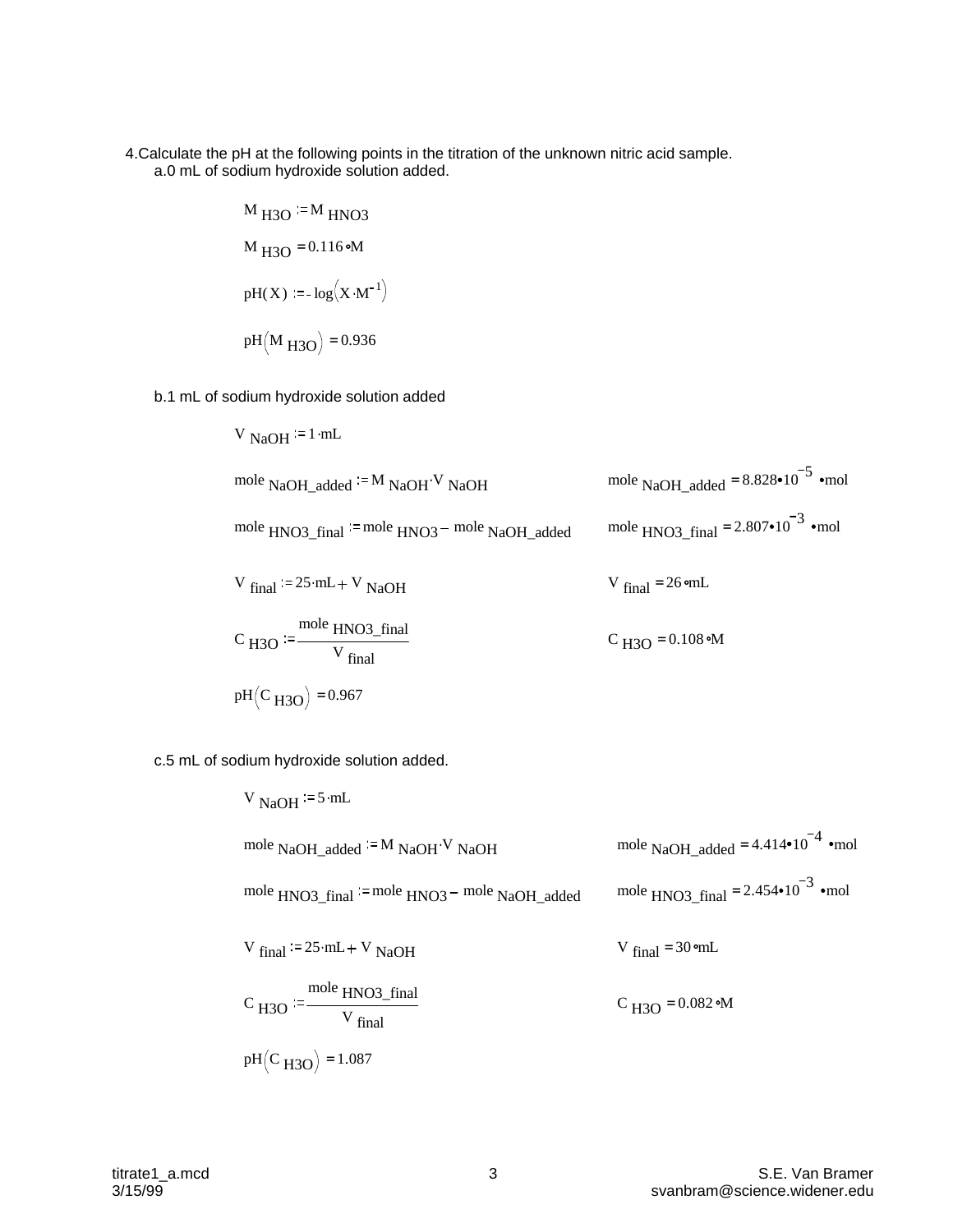d.10 mL of sodium hydroxide solution added.

V NaOH <sup>1</sup> = 10·mL  
\nmole NaOH\_added <sup>1</sup> = M NaOH<sup>•</sup>V NaOH  
\nmole HNO3\_final <sup>1</sup> = mole HNO3 – mole NaOH\_added  
\nV final <sup>1</sup> = 25·mL + V NaOH  
\nV final <sup>2</sup> = 25·mL + V NaOH  
\n
$$
V_{final} = 35·mL
$$
\n
$$
C_{H3O} = \frac{\text{mole HNO3_final}}{V_{final}}
$$
\n
$$
C_{H3O} = 0.058·m
$$

e.20 mL of sodium hydroxide solution added.

V NaOH := 20·mL  
\nmole NaOH\_added := M NaOH<sup>V</sup> NaOH  
\nmole HNO3\_final := mole HNO3 - mole NaOH\_added  
\nV<sub>final</sub> := 25·mL + V NaOH  
\nC H3O := 
$$
\frac{\text{mole HNO3_final}}{\text{V final}}
$$
  
\nV<sub>final</sub> = 45·mL  
\n $\frac{\text{mole HNO3_final}}{\text{V final}}$   
\n $\frac{\text{mole HNO3_final}}{\text{V final}}$   
\n $\frac{\text{mole HNO3_final}}{\text{V final}}$   
\n $\frac{\text{mole HNO3_final}}{\text{V final}}$   
\n $\frac{\text{mole HNO3_final}}{\text{V final}}$   
\n $\frac{\text{mole HNO3_final}}{\text{V final}}$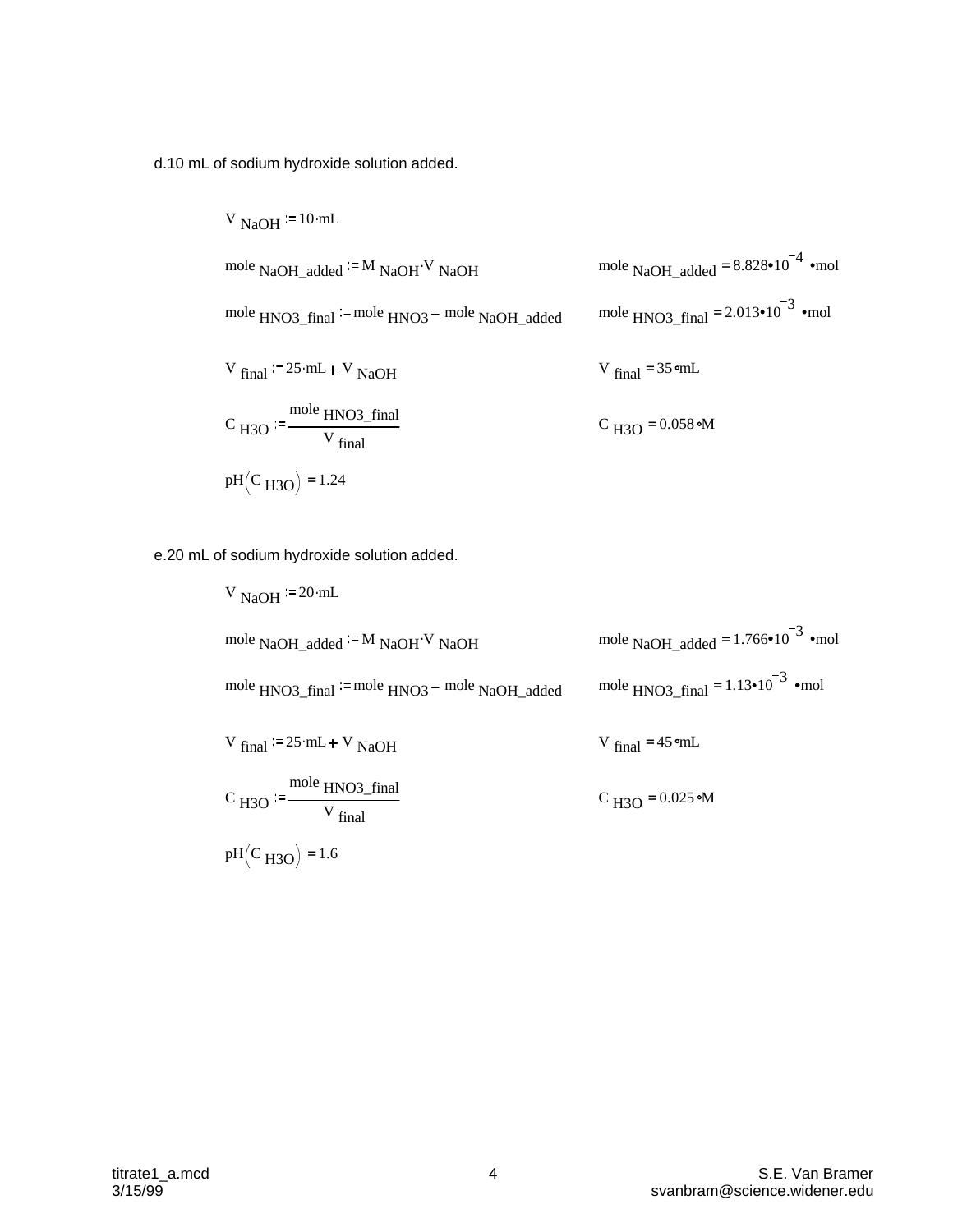f.30 mL of sodium hydroxide solution added.

V NaOH <sup>:= 30·mL</sup>  
\nmole NaOH\_added <sup>:= M</sup> NaOH<sup>V</sup> NaOH  
\nmole NaOH\_added = 2.648•10<sup>-3</sup> •mol  
\nmole HNO3\_final <sup>:= mole</sup> HNO3 – mole NaOH\_added  
\nV final <sup>:= 25·mL + V</sup> NaOH  
\nV final = 55 •ml  
\nC H3O <sup>:=</sup>  
\n
$$
\frac{\text{mole HNO3_final}}{\text{V final}}
$$
\nC H3O = 4.494•10<sup>-3</sup> •M  
\n
$$
\frac{\text{mole HNO3_final}}{\text{V final}}
$$

g.32.8 mL of sodium hydroxide solution added.

V NaOH := 32.8·mL  
\nmole NaOH\_added := M NaOH<sup>•</sup>V NaOH  
\nmole NaOH\_added = 2.895•10<sup>-3</sup> •mol  
\nmole HNO3\_final := mole HNO3 – mole NaOH\_added  
\nV<sub>final</sub> := 25·mL + V NaOH  
\n
$$
V_{final} = 57.8·mL
$$
\n
$$
C_{H3O} := \frac{\text{mole HNO3_final}}{V_{final}}
$$
\n
$$
C_{H3O} = 0·m
$$
\n
$$
pH(C_{H3O}) =
$$

Obviously there is a problem with how this calculation was preformed. The problem is that we are right at the equivilance point. So all the excess strong acid has been used. After the strong acid and base react, the only remaining speices is  $H_2O$ . So the pH of this solution is based only upon the autoionization of water. So that:

$$
K_{w} := 10^{-14} \cdot M^{2}
$$
  

$$
C_{H3O} := \sqrt{K_{w}}
$$
  

$$
pH(C_{H3O}) = 7
$$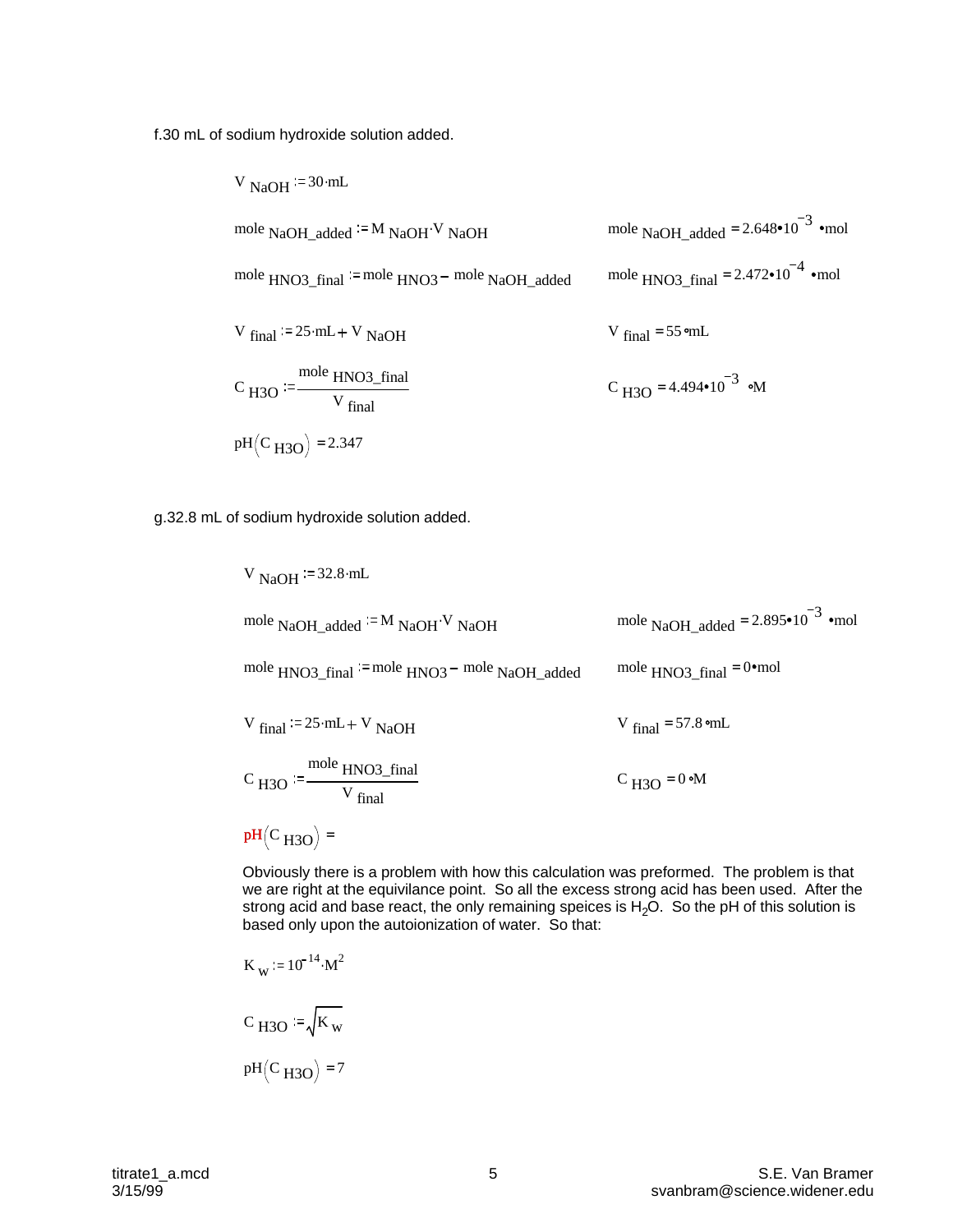h.35 mL of sodium hydroxide solution added.

 $V_{\text{NaOH}} = 35 \text{ mL}$ 

mole NaOH\_added  $=$ M NaOH V NaOH . mole NaOH\_added  $=$  3.09 $\cdot$ 10<sup>-3</sup>  $\cdot$ mol mole  $HNO3$  final  $=$  mole  $HNO3$  mole NaOH added mole HNO3 final  $= -1.942 \cdot 10^{-4}$  •mol

At this point in the problem it is clear that something is wrong. The problem is that NaOH is no longer the limiting reagent. All the  $HNO<sub>3</sub>$  has been consumed and there is excess NaOH. So, the calculation needs to be reworked as:

mole NaOH-final <sup>:=</sup> mole NaOH\_added – mole HNO3 mole NaOH\_final = 
$$
1.942 \cdot 10^{-4}
$$
  $\cdot$ mol

From the amount of excess NaOH, we can calculate the final hydroxide concentration that results from the dissociation of NaOH:

$$
V_{final} := 25 \cdot mL + V_{NaOH}
$$

 $\rm _{C$   $\rm _{OH}$ mole NaOH\_final V final

 $C_{\text{OH}} = 3.237 \cdot 10^{-3}$  om

V final =  $60$   $mL$ 

The final concentration of  $H_3O^{1+}$  may be calculated using Kw.

$$
C_{H3O} := \frac{K_w}{C_{OH}}
$$

 $pH (C_{H3O}) = 11.51$